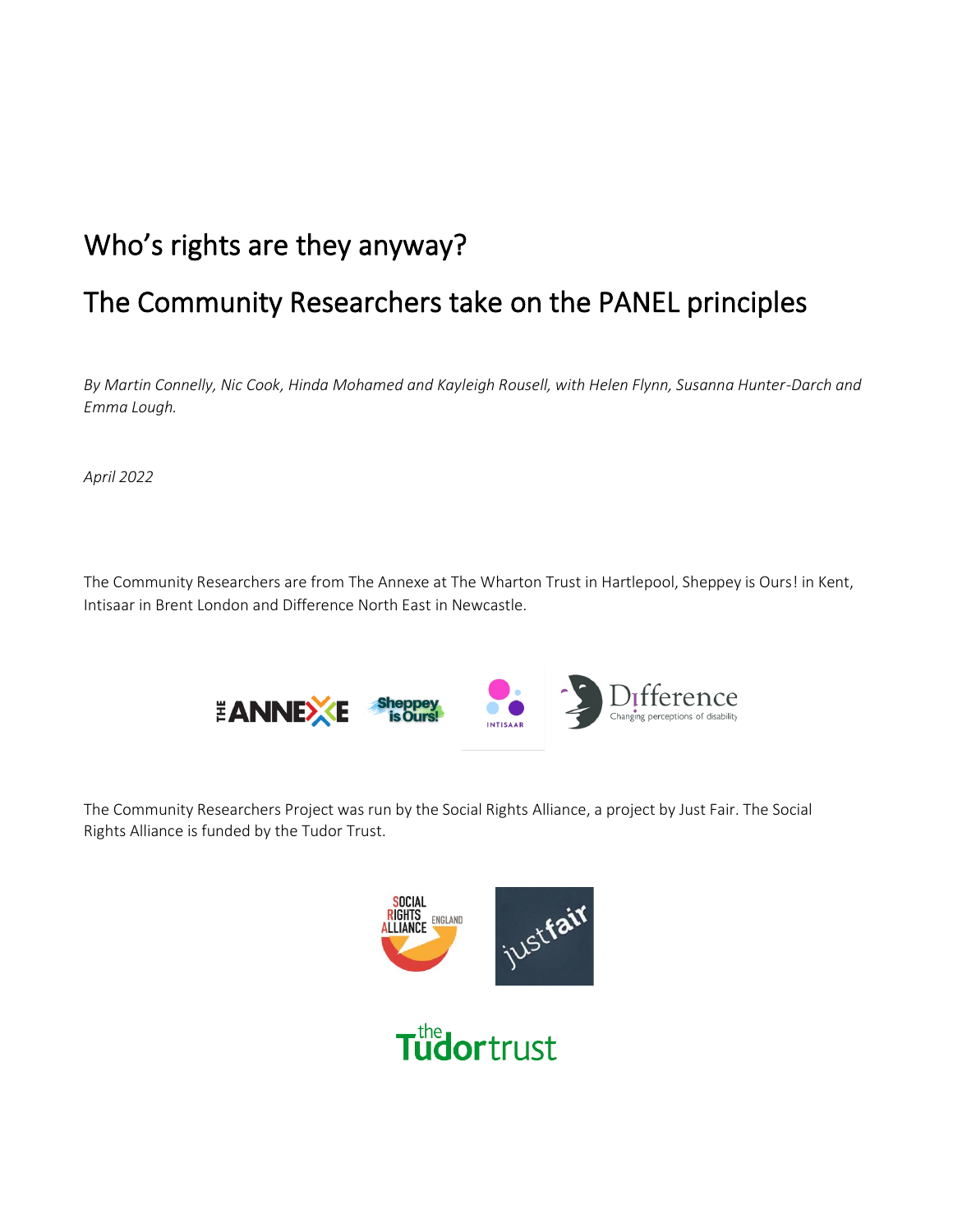

## Who's rights are they anyway?

## The Community Researchers take on the PANEL principles

*By Martin Connelly, Nic Cook, Hinda Mohammed and Kayleigh Rousell, with Helen Flynn, Susanna Hunter-Darch and Emma Lough.*

From September 2021 to February 2022 four community activists joined the Social Rights Alliance's first ever Community Researchers project<sup>1</sup> to use action [research](https://infed.org/mobi/action-research/) to explore what [Economic,](https://justfair.org.uk/economic-and-social-rights/) Social and Cultural Rights mean in their communities and how a Human Rights Based [Approach](https://www.youtube.com/watch?v=_8Qa6GXaZgA&t=2s) can add value to their activism.

Anyone who has done work around taking a 'human rights based approach' is probably very familiar with the PANEL [principles](https://www.scottishhumanrights.com/projects-and-programmes/human-rights-based-approach/)<sup>2</sup> (other acronyms are available!). For lots of us, they're a useful framework for looking at and thinking about the different elements that a HRBA entails. During the past 6 months we have been using them in our work with Community Researchers as a framework for our process.

On 22nd February 2022 the Community Researcher's gathered in London, meeting in person for the first and only time, and reflected on their learning. So after 6 months, what did they feel about the PANEL approach to Human Rights? Below we've share some of these reflections, perhaps summed up succinctly by one Community Researcher - "*it's useful as a framework, but I think it's a bit problematic".* 

<sup>&</sup>lt;sup>2</sup> Participation, Accountability, Non-Discrimination, Empowerment, Legality



 $1$  Community Researchers from [Difference NE,](https://differencenortheast.org.uk/) [Intisaar,](https://intisaar.org/) [The Annexe at The Wharton Trust](https://www.whartontrust.org.uk/) and [Sheppey is Ours!,](https://sheppeyisours.co.uk/) were supported by the Social Rights Alliance coordinator and Policy lead from [Just Fair,](http://www.justfair.org.uk/) and had additional input from a PhD student from Lancaster University.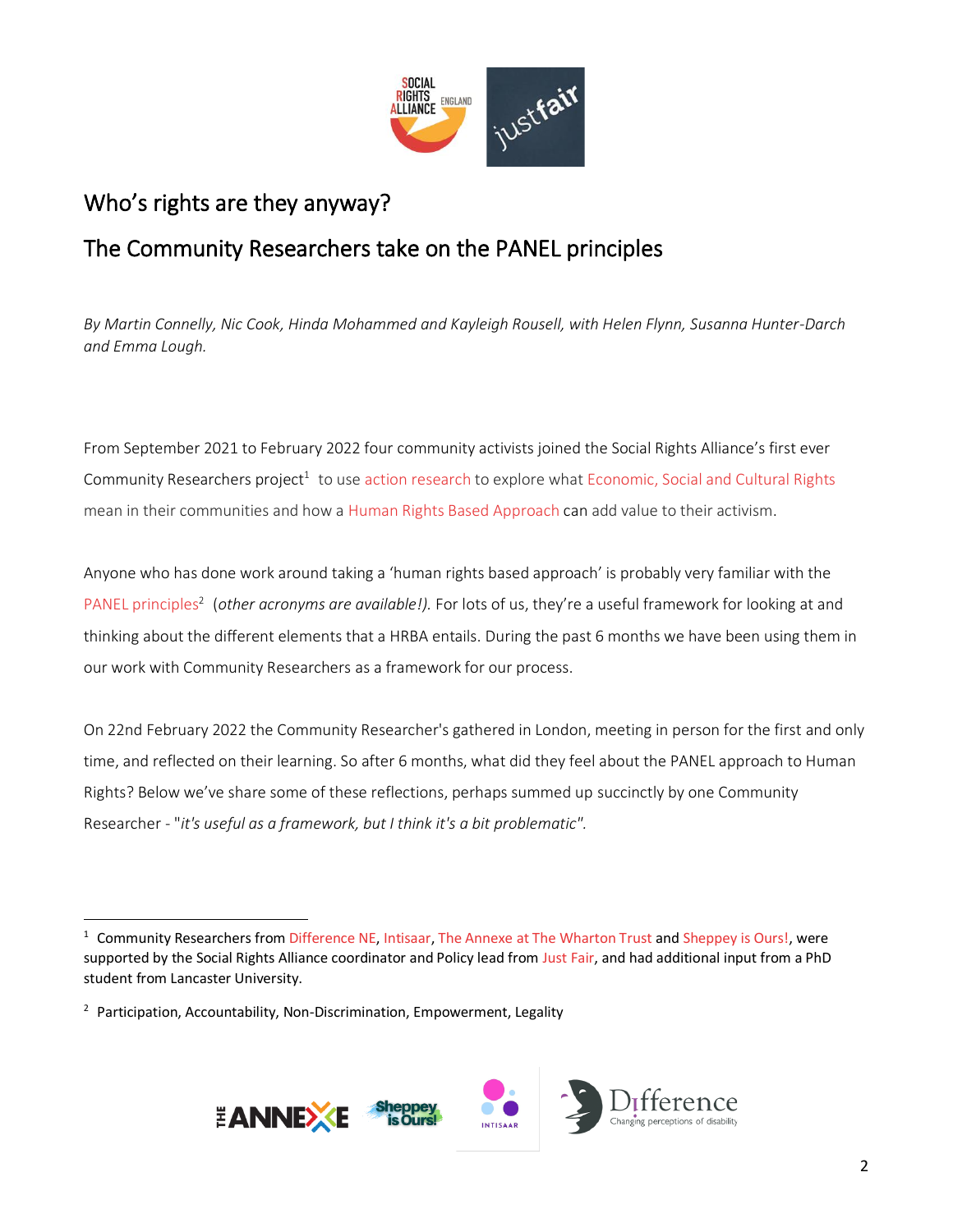

#### Who owns these principles?

Time and time again we came back to the principles, views changing depending on who the subject was. Ownership and direction of travel mattered a lot:

*"is our problem with empowerment or more what it means to more established places than what it means to us?"*

*"I think it's very different sayings of I feel empowered by my peers. I feel like I can do this because I've got my peers supporting me. It's very different to I feel I can do this because the council has told me I can do this now. They can turn around in a few months' time and tell me I can't. But for now, they told me I can."*

*"as a Muslim black woman in some spaces, I'm seen as the powerless and to be empowered in those spaces. And when I turn around and say, no, I'm very powerful to be in this space because I know lots of my community, the background come from do not have the privilege to be in these spaces to have this conversation. So they can't. Yeah, it's really interesting to be in those places where you see the one that be empowered and you sitting there thinking, I'm very powerful."* 

*"legality and empowerment, we came to the conclusion was that we were okay with that, depending on who's saying it. And there was something I remember hearing few people saying as community activists, if we're talking about our own empowerment, that's OK. But if people from the outside are coming in to empower us, that's not so it was a power dynamic. And who gets to use these terms? Which brings us back to that power dynamic of who gets to talk about rights."*

*"that's where the power lies. And it's about, I think, where a human rights approach has the huge potential to do that, because then the more people that can talk about their rights and engage in* 

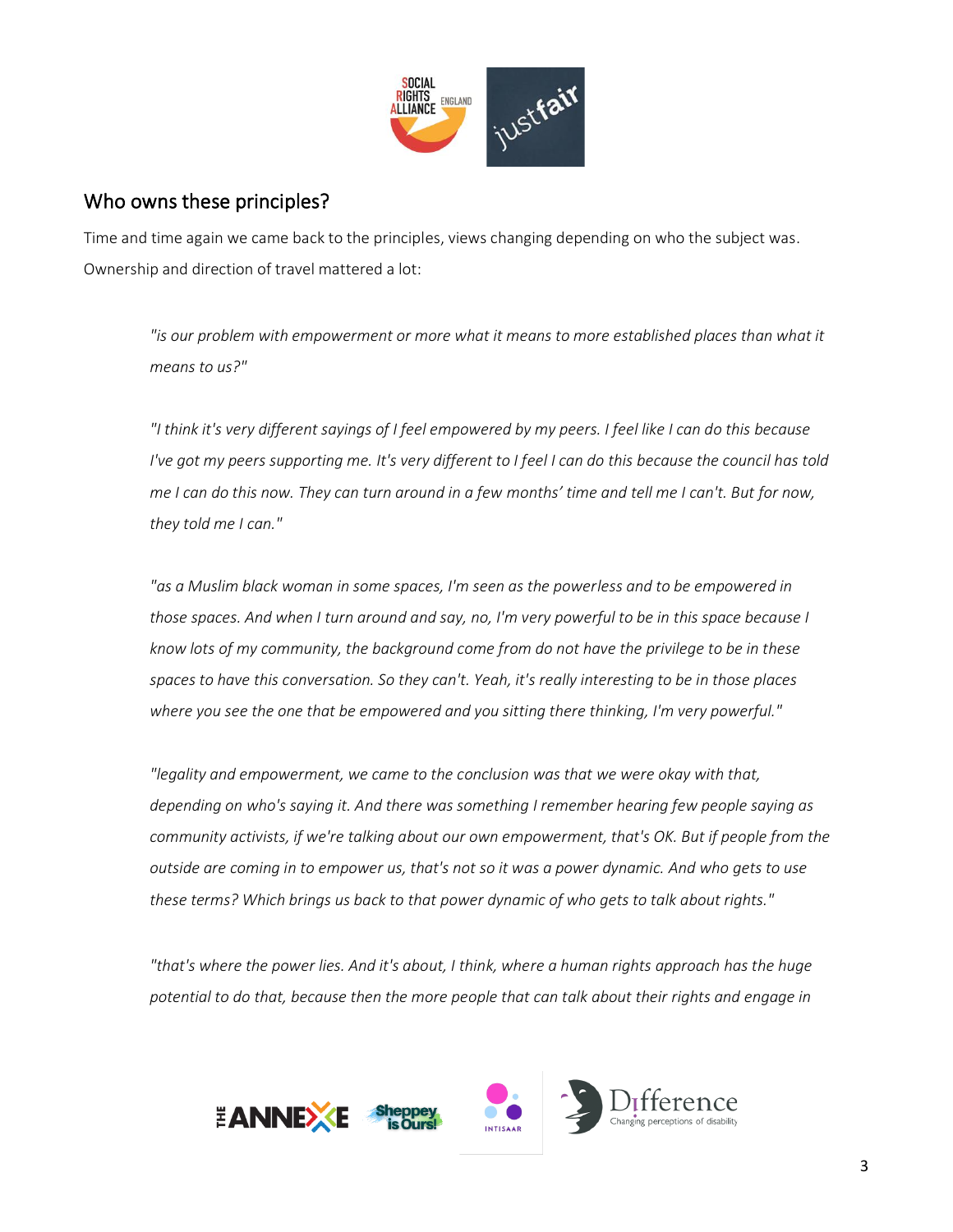

*their rights and challenge rights bearers when those rights are infringed upon. That's where the power lies. But there's obviously a lot of a lot of work to happen to do that, but that's what we're doing, right?"*

### Empowerment

Empowerment proved a term we were uncomfortable with from the start. We questioned if it's continued usage was for something so superficial as its place in creating the acronym:

*"These systems, like talking about the bureaucratic barriers and the fact that it's PANEL. It's almost like people are really reluctant to take empowerment out because then it wouldn't spell PANEL. You would lose the E. Yeah, we know that empowerment is a bit problematic, but..."*

There feels a lack of nuance about power when the term is used:

*"I have, the idea I have a power over somebody is what I think of every time I look at that empowerment."*

*"it's doing nothing. That kind of empowerment is doing nothing about power relations."*

The threat that empowerment can easily be flipped to disempowerment:

*"Like you're giving someone power, but they have the power already They're just not allowed to use it. Whatever is coming down to stop them."*

*"incredibly disempowering threat that hangs over the concept of empowerment all the time."*

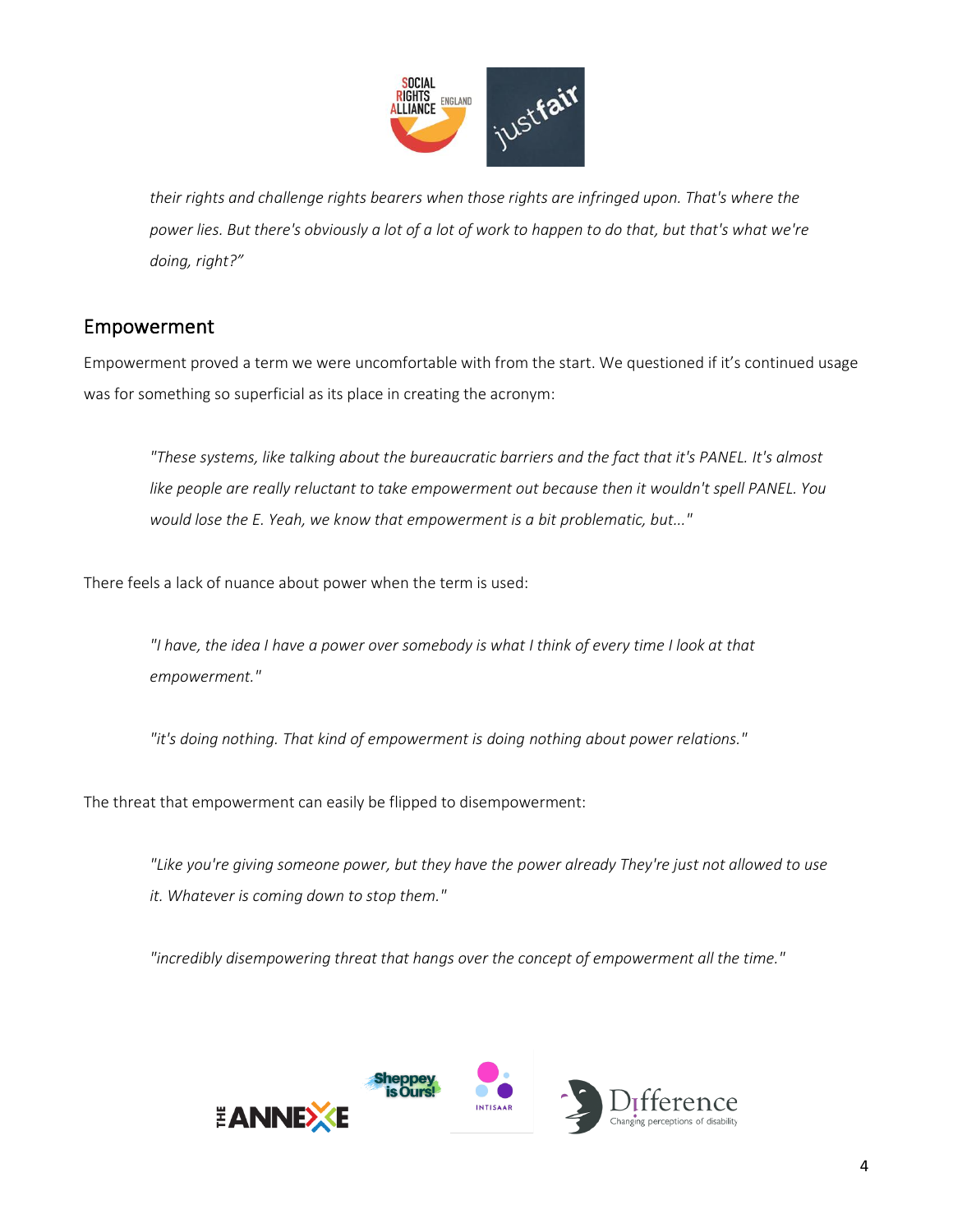

#### Participation

We identified with the concept of participation, something we all bought experience of, and seized the phrase *"Nothing about us without us".* However, participation all too often takes a non-critical stance with participation spaces still becoming dominated by a more mainstream experience:

*"So you get into these next levels of, well, like OK participation for disabled people, but actually representatively the people that are that are given a space as disabled people are like white people or white men, white male wheelchair users."*

The challenge also centres around the timing and purpose of participation. Too often groups are "*consulted*" at later stages in projects so as to tick the 'participation box' but they are not genuine partners in the development of work/solutions:

*"we'll consult disabled people to see if it works, they're never involved. You know, they're not participating from the beginning in decision making processes. And then actually, it's like they've been empowered then to take part or to have their voice heard, but their voices aren't."*

And the question of who is deciding who's participation in a space matters, and what potentially harmful impact inauthentic participation can have:

*"And it's that word, isn't it? Representation in participation, which is this idea with your lived experience, we allow you to participate in things and that becomes your representation of your whole self….The whole lived knowledge and lived experience is making me feel so uncomfortable."*

The de-politicised nature of participation and empowerment left Community Researchers wanting discussion around power:

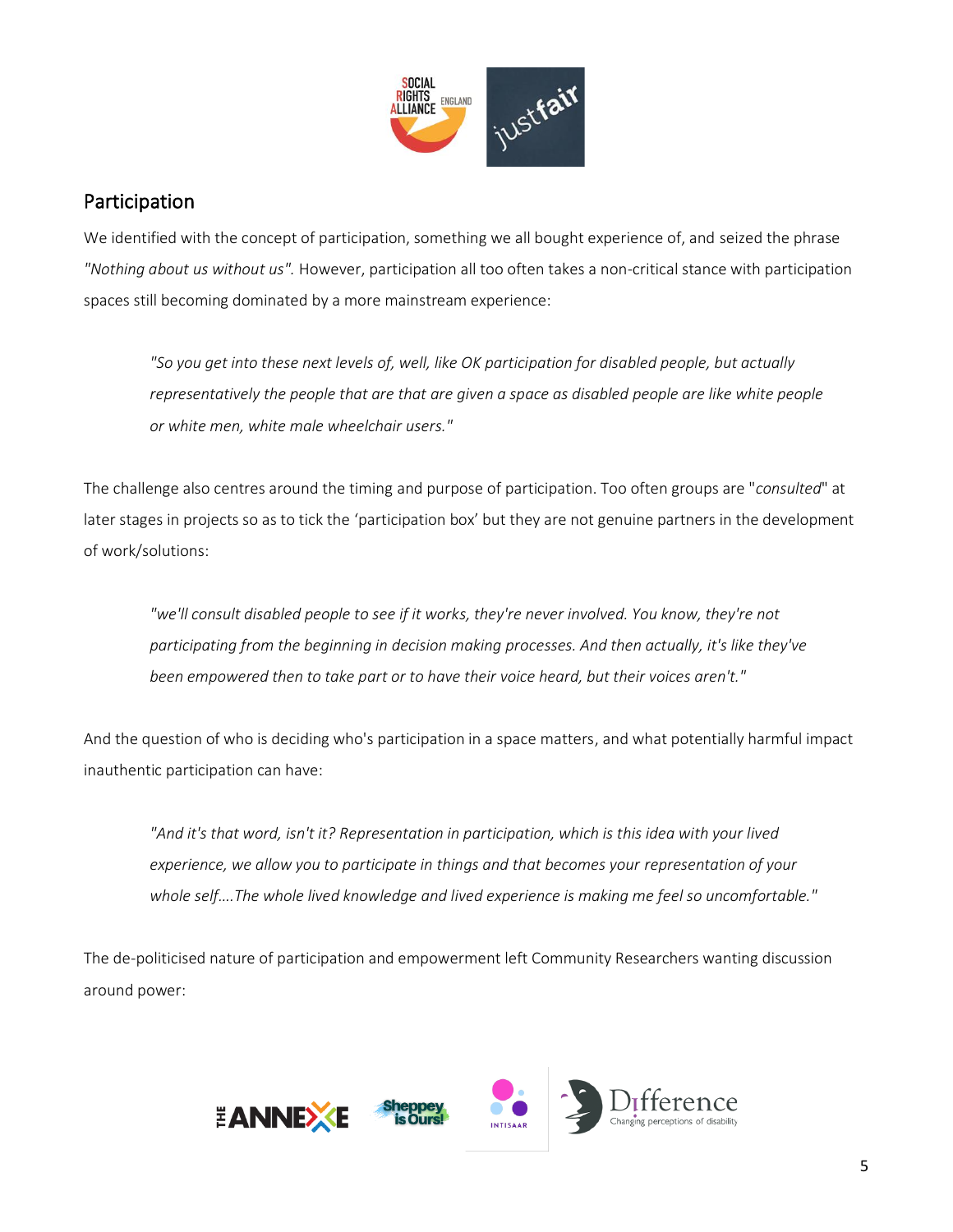

*"it's in emPOWERment!"* 

*"Where is POWER in participation?"*

*"words of participation and empowerment are basically what I think we're coming to in conclusion is that these are worthless when they're by themselves, if they're not held up, by other things, by this shift of power"*

*"basically participation and empowerment alone, pointless. But when they're actually guided by, say, respect, solidarity and the shift in power, then they have meaning."*

Wanting an approach that works to build power in a way that 'participation' doesn't:

*"these ideas about empowerment of power or being allowed to use one's inherent power to"*

*"When those people come together in solidarity, that's really powerful, more powerful than a minority of people at the top, like implementing laws or saying who's allowed to participate or defining what empowerment is."*

*"Knowledge...I feel is a lot more powerful because it gives you the power to make change for yourself and others."* 

The barriers to this kind of power are not addressed by participation – there is a need to dismantle the barriers to access:

*"economical rights as well, isn't it, because that makes a huge difference in terms of how much you can participate something or have an access to it. And if we don't look at that structure of* 

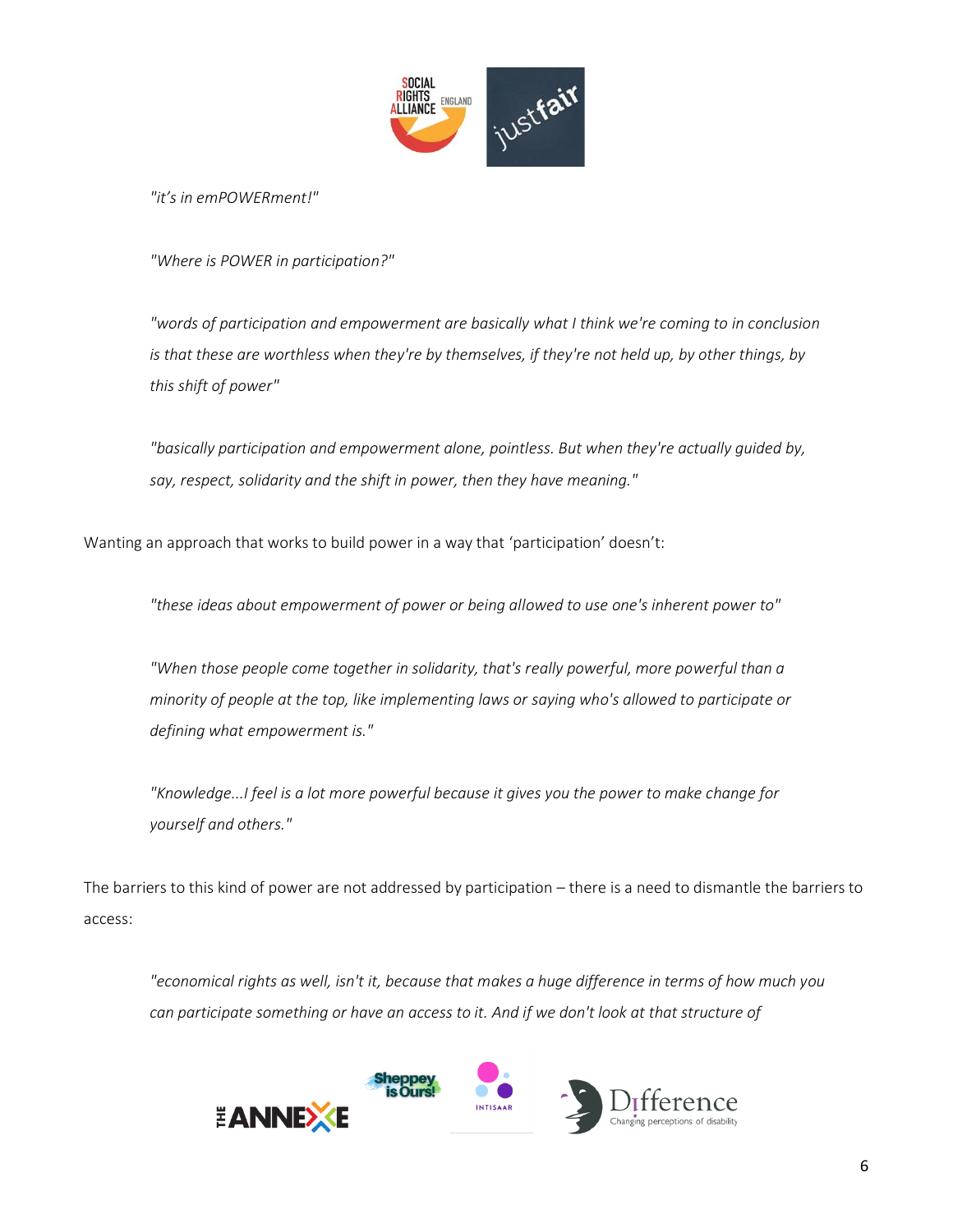

*economically and because always people who are being allowed to participate or invited to participate in spaces are not thinking in terms we just think, 'Oh, we give you a power because you sit in the room'. And it's like, actually for me to have to sit in the room, there has to be so many accessibility that allows me to sit in that room and to have that full participation and. If, yeah, power and structure."*

*"And how that links with access as well. So you have the power of like whose voice can be included, but like literally this physical, you know, the power to remove physical barriers. If you think about*  like physical access to spaces or like systems and things, so just access is a word as well how that *links with power. So if you're holding the power, you're either enabling or disabling access to rights."*

But in the Community Researchers space barriers were removed (as much as possible) and activists were supported to engage in all their "*messiness*":

*"There's the assumption, I think that we have because we are coming to these conversations with*  like kindness and care for each other and an acknowledgment of holding space for each other, but. *The people we want to be talking about rights and understand their rights are so often like oppressed to the extent that they don't have like the capacity, the time, the resources, the energy to even engage in having a conversation or to think about that"*

### Non-discrimination

Non-discrimination felt key to any approach to human rights work, however alone it doesn't feel critical enough we need *"to talk about something slightly broader"*. When thinking about non-discrimination, the intersectionality of people's experience must be considered:

*"Disability rights movements and also, you know, disability justice as well, which is the next kind of* 

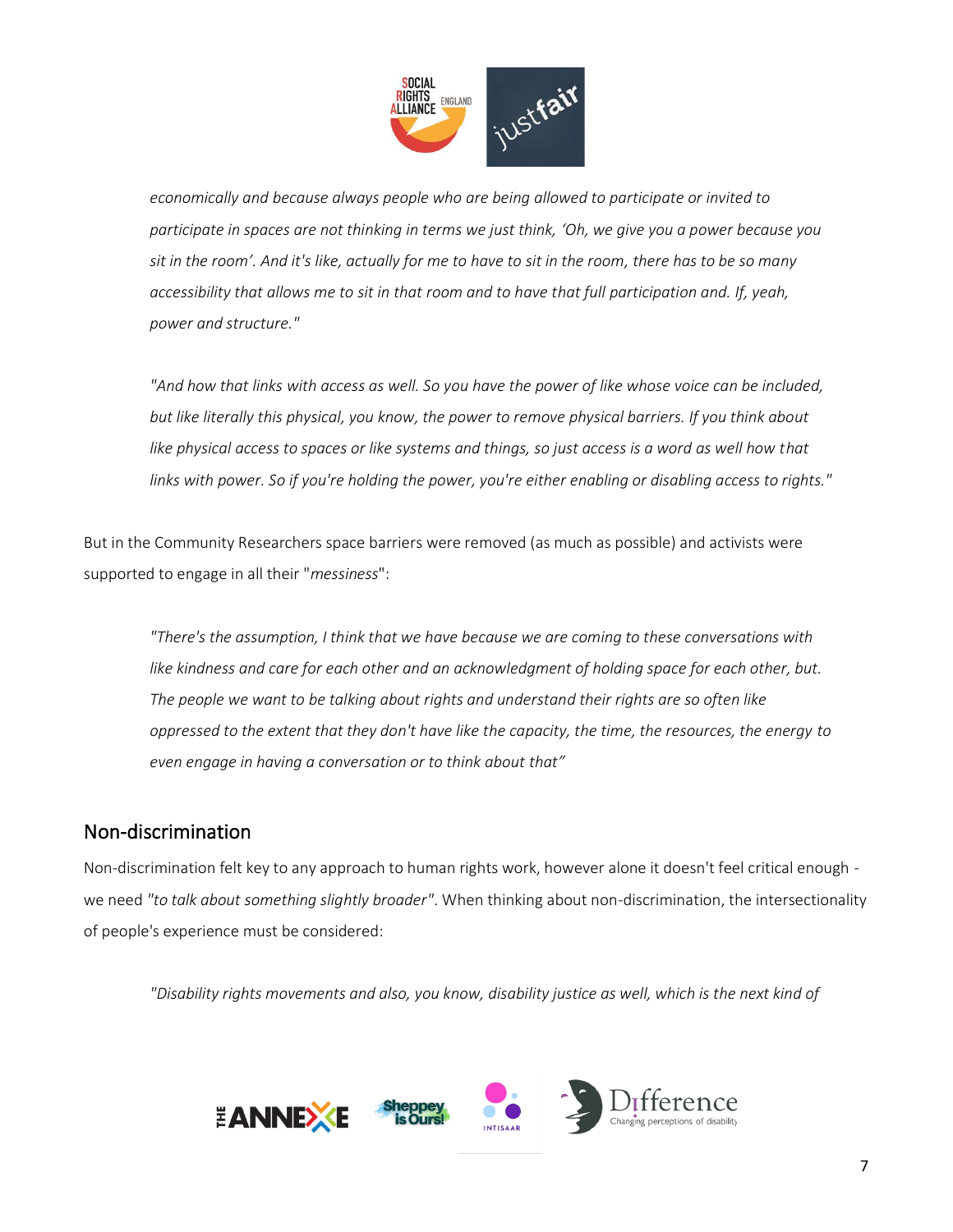

*level participation, you know, accounting for those like intersections of your of your identity as a disabled person as well, that disabled people aren't a homogenous group."*

There is much inspiration from recent movements, but still the need to push further and ensure intersectionality of experience is present and continues:

*"great example is Black Lives Matter. It's really interesting to see black faces popping up. Advertisement of different things is coming up. And then then you hear Oh, and disability. And then the next thing you know is like, popping out the white wheelchair user. And it's like, where is the black woman who lives in a council estate and who is in a housing where the lift is constantly breaking down, you know what I mean, or the blind person who doesn't have papers in the U.K. can't even get a guide dog because of those processes."*

Building understanding of intersectionality is not an easy task and the power of a space like the Community Researchers has been the diversity in the room and working to build solidarity across that:

*"I don't have the understanding of it because it's not my lived experience and it's not something I come across. It's been like eye-opener in terms of. And that's when change takes place isn't it, because you build strong solidarity, then you can see why intersectionality is so important"*

*"This right to talk about rights, your right to understand what your rights are and that until you start having those discussions, which we've been lucky to have like fortnightly for six months and that we've developed a solidarity through that through understanding each other through like, you know, communication and love and fairness, and giving each other like the power at different stages of that to express rights or injustice or whatever that might be at different times. And I think that has built solidarity. So there's common knowledge understanding the other's perspective. Which is not have much space to do that in general life is that."*

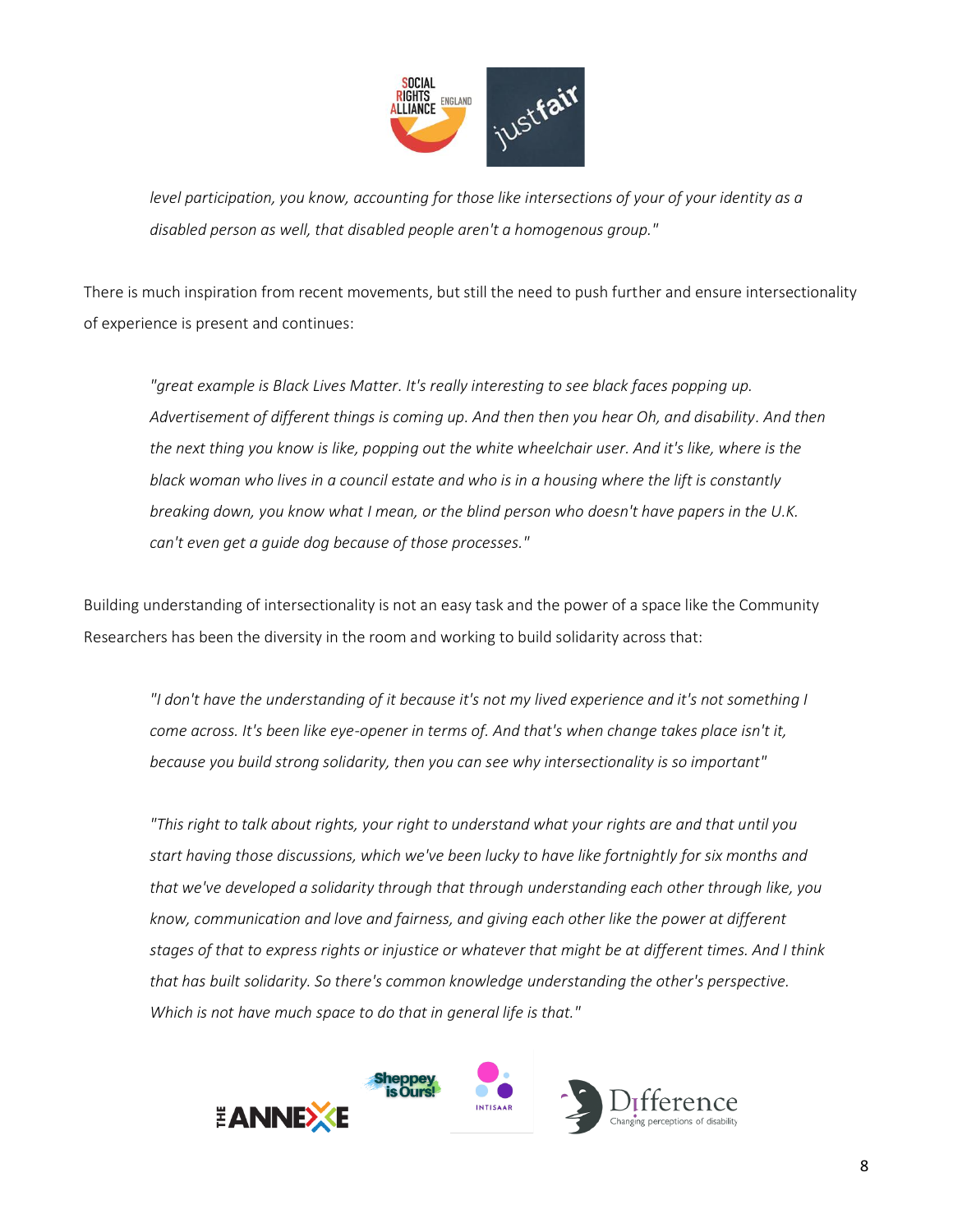

*"to listen to other people's lived experience and the trauma they experience and which is the same as mine in a different context. I think that's what that's what made it really unique and different because participation is only allowed to that group, to that space, to that locality, to that sickness, to that this. There isn't cross participation to look at the overall structure that that oppresses all of us."*

*"these ideas about empowerment of power or being allowed to use one's inherent power to, you know, it comes with solidarity. So I'm looking at solidarity there. So like in our working group, working together in solidarity and in holding space for the kind of lived experiences of ourselves and the groups that we work with and also the rights abuses and problems that we face. Solidarity as a space or an act as well, is really important in empowerment, because it feels much more that you are, that it's coming from people, it's not something that's placed on people, let's say solidarity and then communication is obviously really important in that."*

This solidarity allows us to identify the common cause,:

*"common threads of like shared experiences, lived experience and finding a kind of common enemy - the state - and that builds that solidarity, and I think it's highlighting kind of rights injustices and things like that that build solidarity and think it ties into what we've been aiming towards."*

And also the necessity of this solidarity if we are to build a better world:

*"I think another word that's just made me think of is like interdependency, as well, so how we are all dependent on the wellness of each other, like, you know, like nature, like one thing, you take one thing out or one group is dismissed or not included, they can't participate, then you can't have a healthy structure of society."*

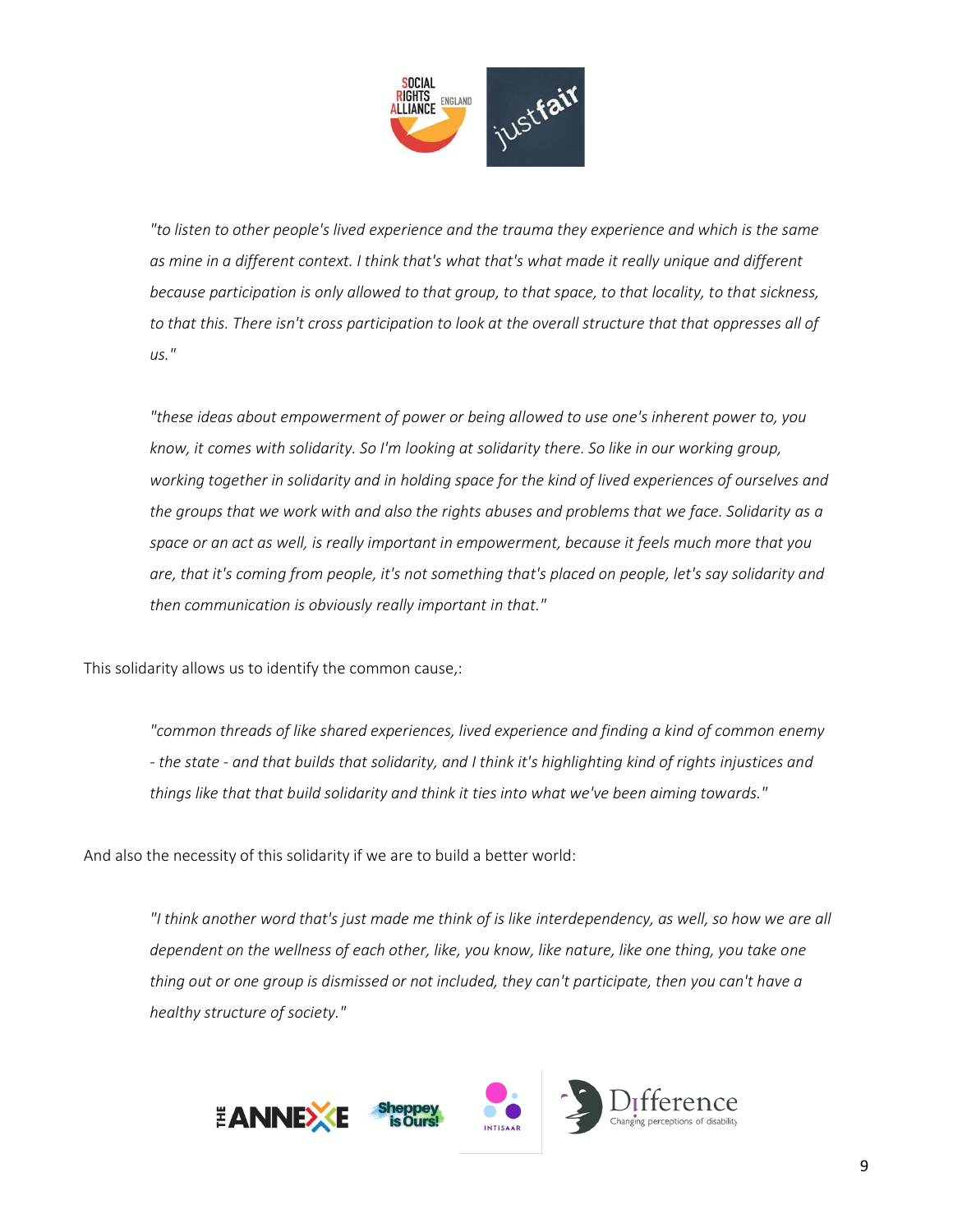

### Legality

The greatest challenge with the Human Rights Based Approach hung on the acceptance and/or limitation of legality:

*"Do we in a human rights based approach, want to uphold our present legal system when we recognise it's lacking? Things might be legal, but are they moral?"*

Limitation of the law:

*"Is really interesting the legality part of it, isn't it. I'm like at conflict with that itself. I can understand why is so important to have a law within anything, because the law that this country has, even though is outdated and I, it needs to be rewritten or changed."* 

*"within the LGBTQ+ community, there is a very real sort of attempt to walk back certain parts of sort of especially in terms of trans rights."* 

It's not fixed:

*"there's no law to keep them in place. I mean, this is a this is an element of talking about rights that I feel is completely beyond my understanding. Thinking about law and legality and how actually sometimes we think about rights and you think that that's that's law that held up law, but not all. That's not always the case."*

And for some changes to law, rolling back on progress in the legal field, is a threat:

*"It allowed me to seek asylum in the UK, so that law was so important in that aspect of it. And let's not have that lady change it, but it's really interesting what's happening to the refugee status in terms of the law and what's happening, immigration that will have huge impact. So like half the* 

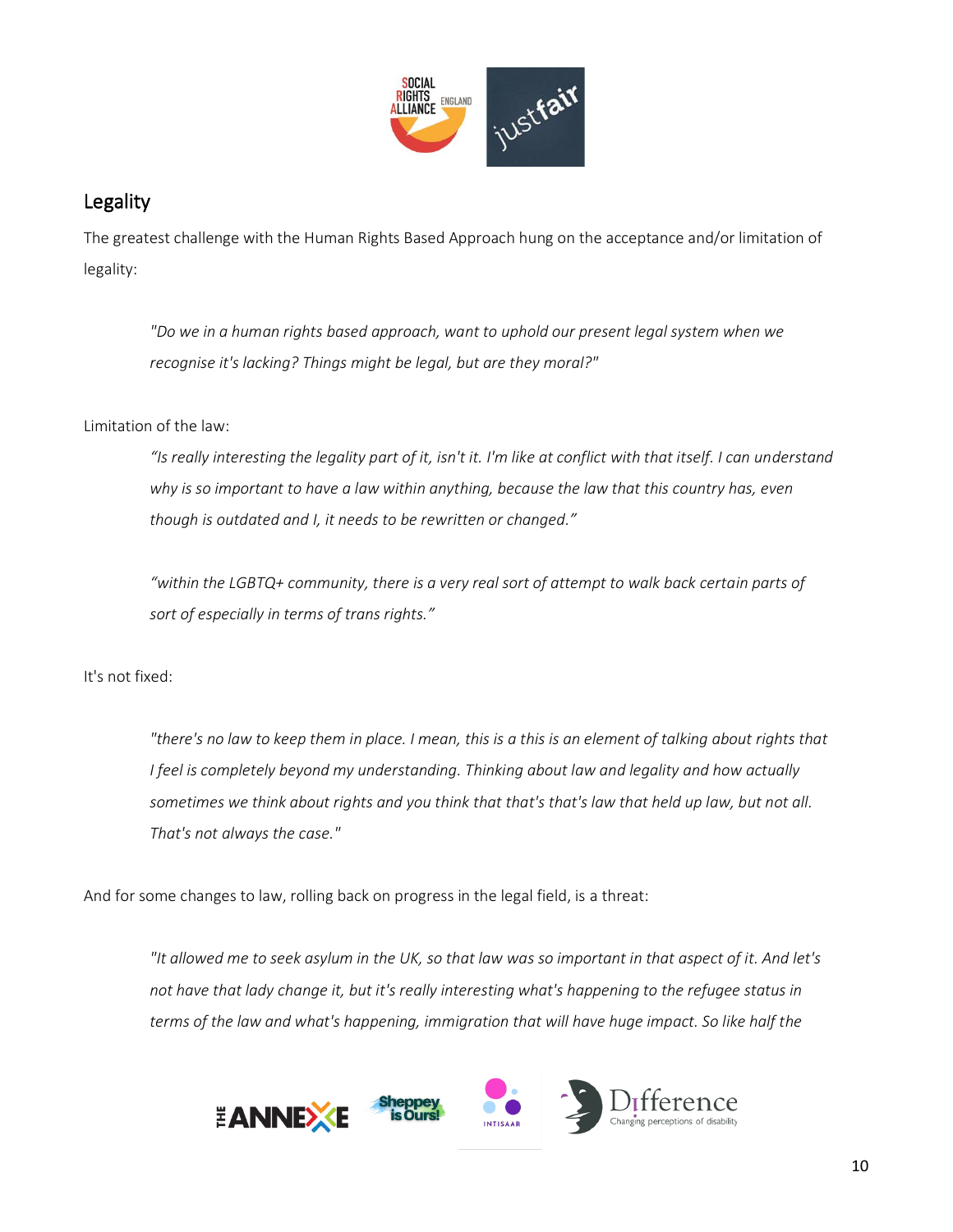

*individuals that I know, legality is more important to any, and accountability probably, than any of these parts of it, because it's the first stage of like the right to live, like able to have a safe space."*

But even rights, legally recognised rights, aren't enough:

*"The problem often with how lawyers or organisations that do human rights approach it is they take a human rights based approach, they talk about rights and the rights are the endpoint. So the law is always the endpoint, you're upholding the law, which actually isn't why."*

Law isn't an endpoint, it isn't enough in and of itself:

*"Human rights are important, and what everyone in this space has talked about always is who they're affecting how they're affecting them. You know, the rights are useful if they can change the way people are able to navigate day to day life or to stop them facing obstacles."*

And then we come back to who gets to create the legal framework, and is it made by people like us:

*"And so much of it comes back to legality. It's about power again, who gets to decide what's the legality and who has the power to influence that participation, who gets to participate in those conversations?"* 

#### Our manifesto for a Human Rights Based Approach

Spending six months getting to know the PANEL principles as a Human Rights Based Approach drew on lots of past experiences of how these concepts are useful but don't go far enough. As much as we could recognise their value the over-riding feeling has been that there is too much missing. So the inevitable question was asked: "do we want to throw away PANEL and have our own acronym?" but wouldn't doing that just create another formulaic static concept that communities don't identify with? We concluded that we would create our own